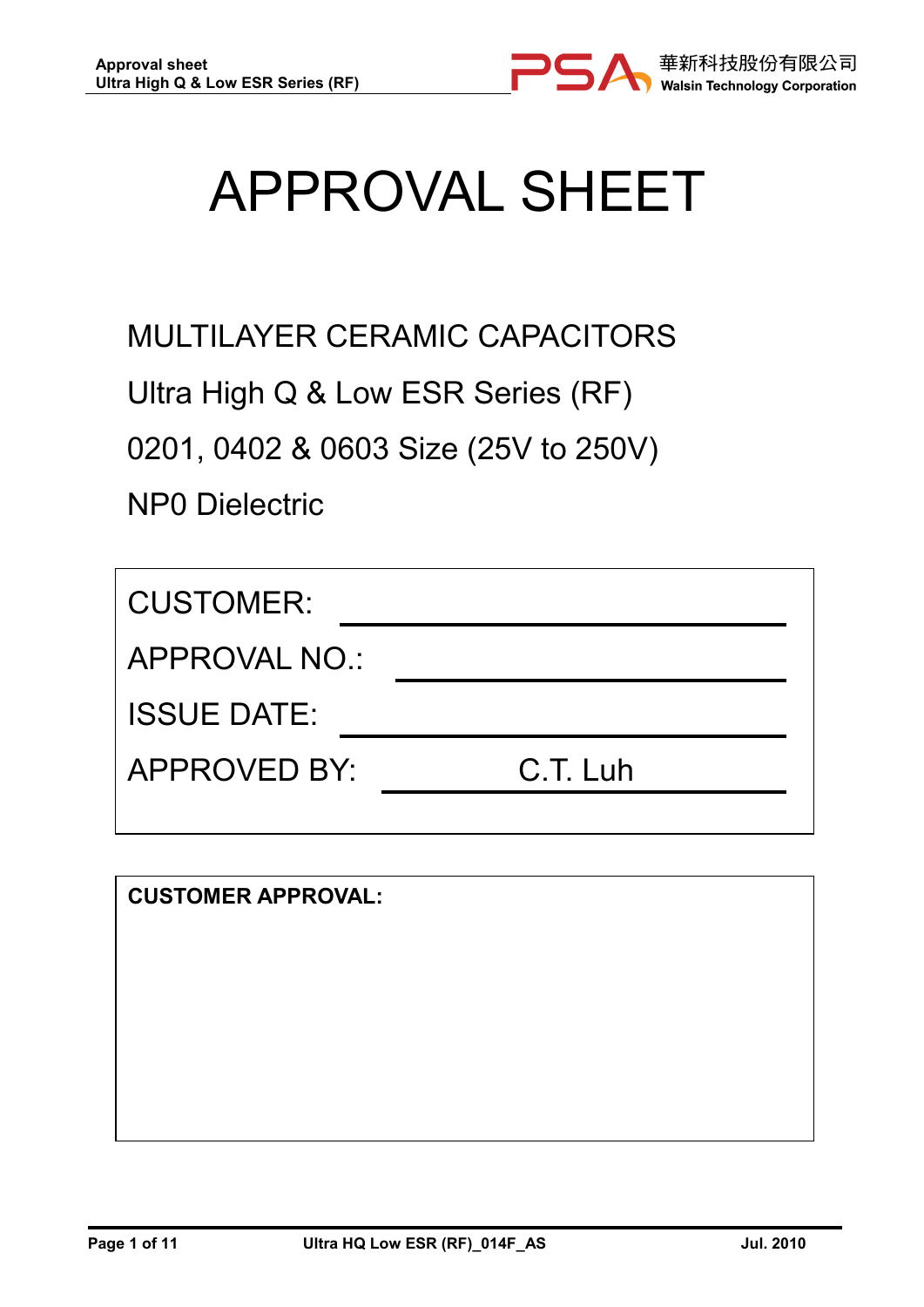

## 1. INTRODUCTION

MLCC consists of a conducting material and electrodes. To manufacture a chip-type SMT and achieve miniaturization, high density and high efficiency, ceramic condensers are used.

WTC RF series MLCC is used at high frequencies generally have a small temperature coefficient of capacitance, typical within the ±30ppm/°C required for NP0 (C0G) classification and have excellent conductivity internal electrode. Thus, WTC RF series MLCC will be with the feature of low ESR and high Q characteristics.

## 2. FEATURES

- a. High Q and low ESR performance at high frequency.
- b. Ultra low capacitance to 0.1pF.
- c. Can offer high precision tolerance to ±0.05pF.
- d. Quality improvement of telephone calls for low power loss and better performance.

## 3. APPLICATIONS

- a. Telecommunication products & equipments: Mobile phone, WLAN, Base station.
- b. RF module: Power amplifier, VCO.
- c. Tuners.

## 4. HOW TO ORDER

| <b>RF</b>                            | 15             | $\underline{\mathbf{N}}$ | 100                      | <u>יש</u>        | 500                  | $\underline{\mathbf{c}}$ | I                |
|--------------------------------------|----------------|--------------------------|--------------------------|------------------|----------------------|--------------------------|------------------|
| <b>Series</b>                        | <b>Size</b>    | <b>Dielectric</b>        | Capacitance              | <b>Tolerance</b> | <b>Rated voltage</b> | <b>Termination</b>       | Packaging        |
|                                      |                |                          |                          |                  |                      |                          |                  |
| $RE=U$ Itra High Q $ 03=0201(0603) $ |                | $N = NP0$                | Two significant          | $A = \pm 0.05pF$ | Two significant      | l <b>C</b> =Cu/Ni/Sn     | $T=7"$ reeled    |
| & Low ESR                            | 15=0402 (1005) | (C <sub>0</sub> G)       | digits followed by       | $B = \pm 0.1pF$  | digits followed by   |                          | $G = 13"$ reeled |
|                                      | 18=0603 (1608) |                          | no. of zeros. And        | $C = \pm 0.25pF$ | no. of zeros. And    |                          |                  |
|                                      |                |                          | R is in place of         | $D=+0.5pF$       | $ R$ is in place of  |                          |                  |
|                                      |                |                          | decimal point.           | $F = \pm 1\%$    | decimal point.       |                          |                  |
|                                      |                |                          |                          | $G=\pm 2\%$      |                      |                          |                  |
|                                      |                |                          | eg.:                     | $J = \pm 5\%$    | 250=25 VDC           |                          |                  |
|                                      |                |                          | 0R5=0.5pF                |                  | 500=50 VDC           |                          |                  |
|                                      |                |                          | 1R0=1.0pF                |                  | $101 = 100 VDC$      |                          |                  |
|                                      |                |                          | $100 = 10 \times 10^{0}$ |                  | 251=250 VDC          |                          |                  |
|                                      |                |                          | $=10pF$                  |                  |                      |                          |                  |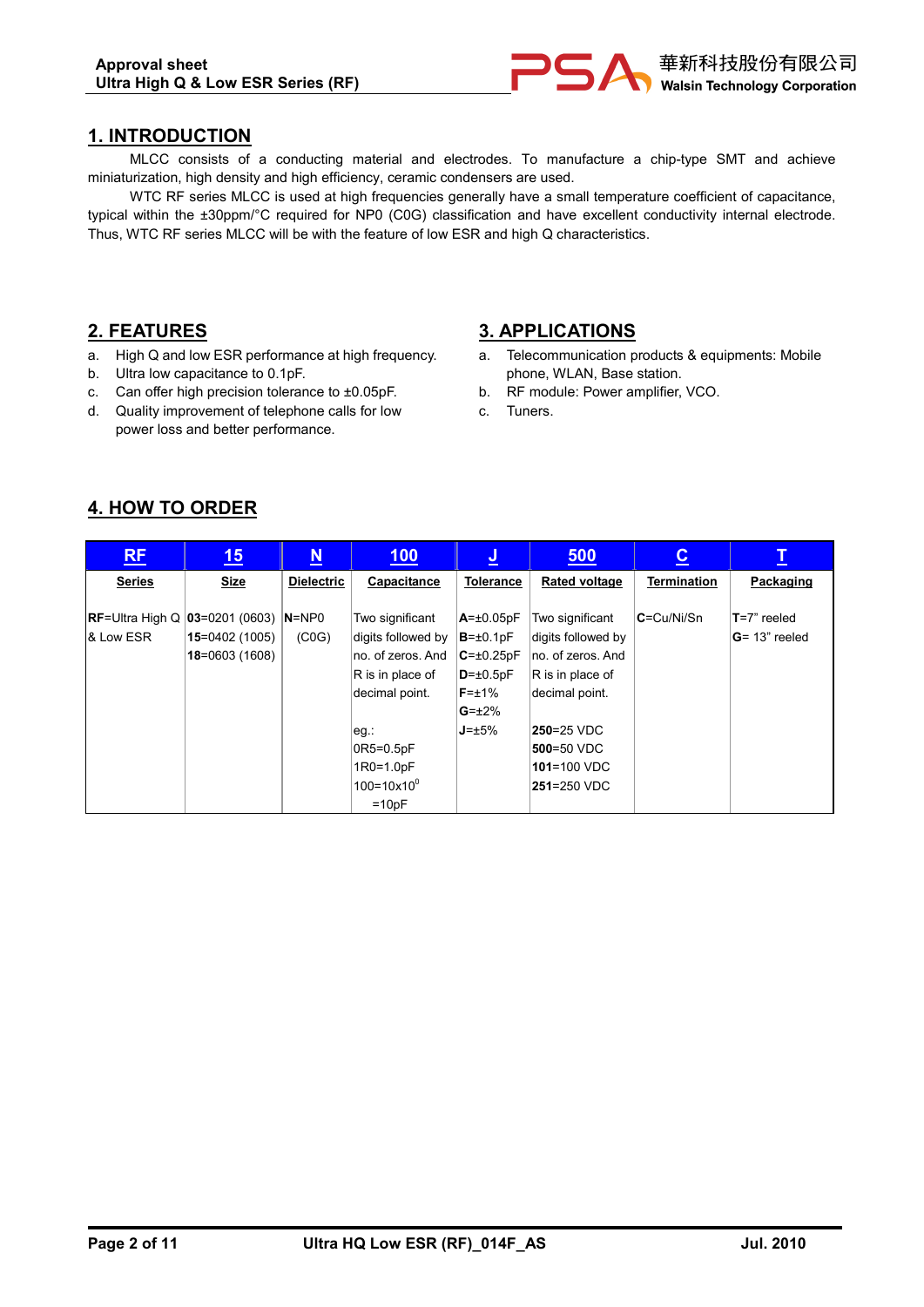# 5. EXTERNAL DIMENSIONS

| <b>Size</b><br>$lnch$ ( $mm$ ) | $L$ (mm)        | $W$ (mm)      | T (mm)/Symbol |   | <b>Remark</b> | $M_B$ (mm)          |
|--------------------------------|-----------------|---------------|---------------|---|---------------|---------------------|
| 0201 (0603)                    | $0.60 \pm 0.03$ | $0.30+0.03$   | $0.30+0.03$   |   | #             | $0.15 \pm 0.05$     |
| 0402 (1005)                    | $1.00 \pm 0.05$ | $0.50+0.05$   | $0.50+0.05$   | N | #             | $0.25 + 0.05/-0.10$ |
| 0603 (1608)                    | $1.60 \pm 0.10$ | $0.80 + 0.10$ | $0.80 + 0.07$ | S |               | $0.40 \pm 0.15$     |



# Reflow soldering only is recommended.

# 6. GENERAL ELECTRICAL DATA

| <b>Dielectric</b>                  | NP <sub>0</sub>                                                                          |  |  |
|------------------------------------|------------------------------------------------------------------------------------------|--|--|
| <b>Size</b>                        | 0201, 0402, 0603                                                                         |  |  |
|                                    | 0201: 0.1pF to 18pF                                                                      |  |  |
| Capacitance*                       | 0402: 0.1pF to 22pF                                                                      |  |  |
|                                    | 0603: 0.3pF to 47pF                                                                      |  |  |
|                                    | Cap≤5pF: A (±0.05pF), B (±0.1pF), C (±0.25pF)                                            |  |  |
| <b>Capacitance tolerance</b>       | SpF <cap<10pf: (±0.1pf),="" (±0.25pf),="" (±0.5pf)<="" b="" c="" d="" td=""></cap<10pf:> |  |  |
|                                    | Cap≥10pF: F (±1%), G (±2%), J (±5%)                                                      |  |  |
| <b>Rated voltage (WVDC)</b>        | 25V, 50V, 100V, 250V                                                                     |  |  |
| $\mathbf{Q}^*$                     | Cap≥30pF, Q≥1000; Cap<30pF, Q≥400+20C                                                    |  |  |
| <b>Insulation resistance at Ur</b> | l≥10GΩ                                                                                   |  |  |
| <b>Operating temperature</b>       | -55 to +125°C                                                                            |  |  |
| Capacitance change                 | $±30$ ppm/ $°C$                                                                          |  |  |
| <b>Termination</b>                 | Ni/Sn (lead-free termination)                                                            |  |  |

\* Measured at the conditions of 25°C ambient temperature and 30~70% related humidity.

Apply 1.0±0.2Vrms, 1.0MHz±10% for Cap≤1000pF and 1.0±0.2Vrms, 1.0kHz±10% for Cap>1000pF.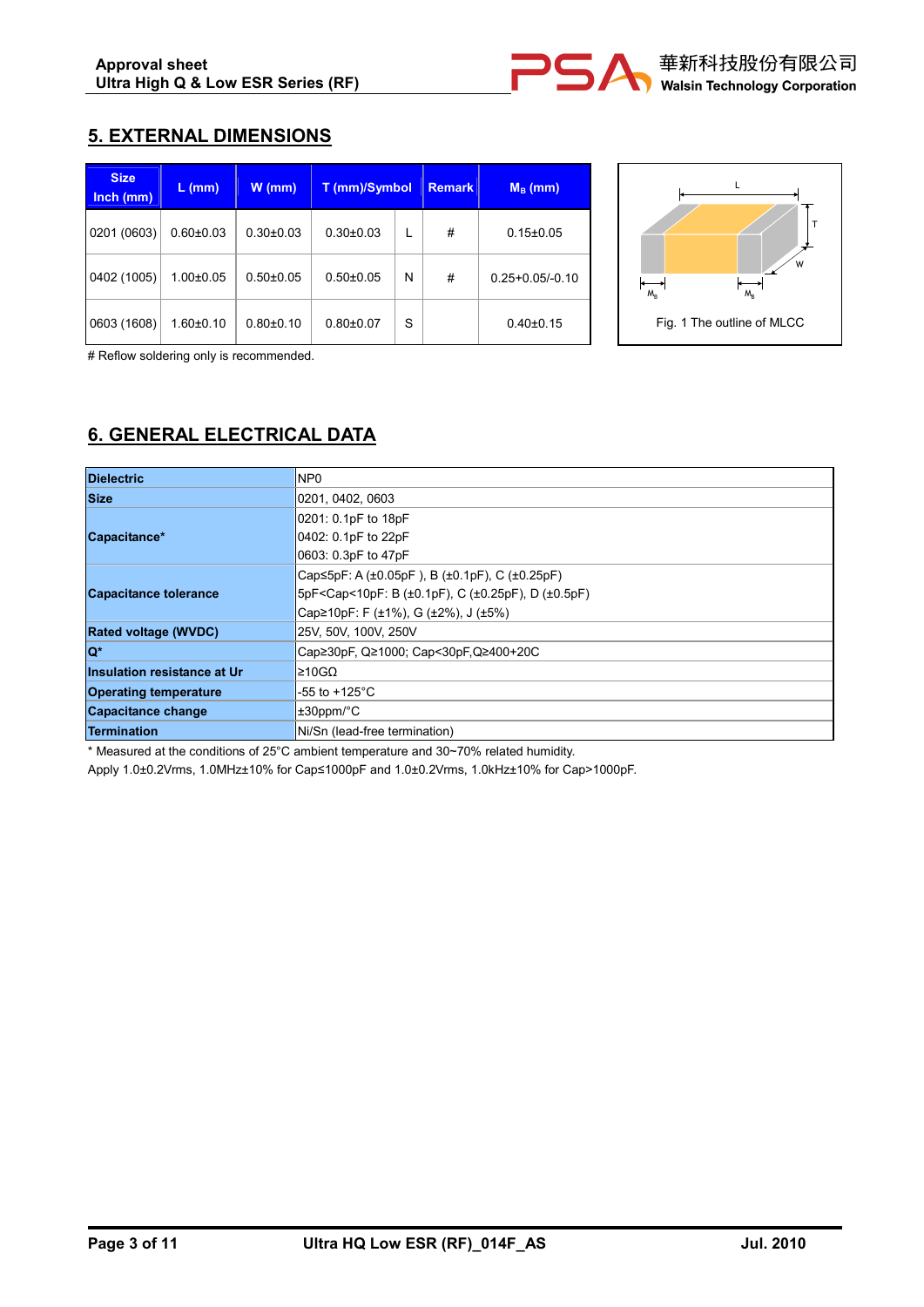

# 7. CAPACITANCE RANGE

|             | <b>DIELECTRIC</b>          |      |                         | NP <sub>0</sub> |                |                |                  |
|-------------|----------------------------|------|-------------------------|-----------------|----------------|----------------|------------------|
|             | <b>SIZE</b>                | 0201 | 0402                    |                 | 0603           |                | <b>Tolerance</b> |
|             | <b>RATED VOLTAGE (VDC)</b> | 25   | 50                      | 50              | 100            | 250            |                  |
|             | 0.1pF(0R1)                 | L    | N                       |                 |                |                | B                |
|             | 0.2pF (0R2)                | L    | N                       |                 |                |                | A, B             |
|             | 0.3pF (0R3)                | L    | N                       | $\mathbf S$     | $\mathbf S$    | $\mathbf S$    | A, B             |
|             | 0.4pF (0R4)                | L    | N                       | $\mathbf S$     | $\mathbf S$    | $\mathbf S$    | A, B             |
|             | 0.5pF (0R5)                | L    | N                       | $\mathsf{s}$    | $\mathbf S$    | $\mathbf S$    | A, B, C          |
|             | 0.6pF (0R6)                | L    | N                       | $\mathbf S$     | $\mathbf S$    | $\mathbf S$    | A, B, C          |
|             | 0.7pF (0R7)                | L    | N                       | $\mathbf S$     | $\mathbf S$    | $\mathbf S$    | A, B, C          |
|             | 0.8pF (0R8)                | L    | N                       | $\mathbf S$     | $\mathbf S$    | $\mathbf S$    | A, B, C          |
|             | 0.9pF (0R9)                | L    | N                       | $\overline{s}$  | $\overline{s}$ | $\mathbf S$    | A, B, C          |
|             | 1.0pF (1R0)                | L    | ${\sf N}$               | $\mathbf S$     | $\mathbf S$    | $\mathbf S$    | A, B, C          |
|             | 1.2pF (1R2)                | L    | N                       | $\mathbf S$     | $\mathbf S$    | S              | A, B, C          |
|             | 1.5pF (1R5)                | L    | $\mathsf{N}$            | $\overline{s}$  | $\overline{s}$ | $\overline{s}$ | A, B, C          |
|             | 1.8pF (1R8)                | L    | N                       | $\overline{s}$  | $\overline{s}$ | $\overline{s}$ | A, B, C          |
|             | 2.2pF (2R2)                | L    | $\mathsf{N}$            | $\mathbf S$     | $\mathbf S$    | $\mathbf S$    | A, B, C          |
|             | 2.7pF (2R7)                | L    | ${\sf N}$               | $\overline{s}$  | $\mathbf S$    | $\mathbf S$    | A, B, C          |
|             | 3.3pF (3R3)                | L    | N                       | $\overline{s}$  | S              | S              | A, B, C          |
|             | 3.9pF (3R9)                | L    | ${\sf N}$               | $\overline{s}$  | $\overline{s}$ | $\mathbf S$    | A, B, C          |
|             | 4.7pF (4R7)                | L    | N                       | $\overline{s}$  | $\mathbf S$    | $\mathbf S$    | A, B, C          |
| Capacitance | 5.6pF (5R6)                | L    | N                       | $\mathbf S$     | $\mathbf S$    | $\mathbf S$    | <b>B</b> , C, D  |
|             | 6.8pF (6R8)                | L    | N                       | $\mathbf S$     | $\mathbf S$    | $\mathbf S$    | <b>B</b> , C, D  |
|             | 8.2pF (8R2)                | L    | $\mathsf{N}$            | $\overline{s}$  | $\mathbf S$    | $\mathbf S$    | <b>B</b> , C, D  |
|             | 10pF (100)                 | L    | $\mathsf{N}$            | $\overline{s}$  | $\overline{s}$ | $\overline{s}$ | F, G, J          |
|             | 11pF (110)                 | L    | $\overline{\mathsf{N}}$ | $\overline{s}$  | $\overline{s}$ | $\mathbf S$    | F, G, J          |
|             | 12pF (120)                 | L    | ${\sf N}$               | $\mathbf S$     | $\mathsf S$    | $\mathbf S$    | F, G, J          |
|             | 13pF (130)                 | L    | ${\sf N}$               | $\mathbf S$     | $\mathbf S$    | $\mathbf S$    | F, G, J          |
|             | 15pF (150)                 | L    | ${\sf N}$               | $\mathbf S$     | $\mathbf S$    | $\mathbf S$    | F, G, J          |
|             | 16pF (160)                 | L    | N                       | $\mathbf S$     | $\mathbf S$    | $\mathbf S$    | F, G, J          |
|             | 18pF (180)                 | L    | N                       | $\mathsf{s}$    | $\mathbf S$    | $\mathbf S$    | F, G, J          |
|             | 20pF (200)                 |      | N                       | $\mathbf S$     | $\mathbf S$    | $\mathbf S$    | F, G, J          |
|             | 22pF (220)                 |      | N                       | $\mathbf S$     | $\mathbf S$    | $\mathbf S$    | F, G, J          |
|             | 24pF (240)                 |      |                         | $\overline{s}$  | $\overline{s}$ | $\overline{s}$ | F, G, J          |
|             | 27pF (270)                 |      |                         | $\overline{s}$  | $\overline{s}$ | $\overline{s}$ | F, G, J          |
|             | 30pF (300)                 |      |                         | $\mathbf S$     | $\mathbf S$    | $\mathbf S$    | F, G, J          |
|             | 33pF (330)                 |      |                         | $\mathbf S$     | $\mathbf S$    | $\mathbf S$    | F, G, J          |
|             | 36pF (360)                 |      |                         | $\overline{s}$  | $\mathbf S$    | $\mathbf S$    | F, G, J          |
|             | 39pF (390)                 |      |                         | $\overline{s}$  | $\mathbf S$    | $\mathbf S$    | F, G, J          |
|             | 43pF (430)                 |      |                         | $\mathsf{s}$    | $\mathbf S$    | $\mathbf S$    | F, G, J          |
|             | 47pF (470)                 |      |                         | $\mathbf S$     | $\mathbf S$    | $\mathbf S$    | F, G, J          |

1. The letter in cell is expressed the symbol of product thickness.

2. WTC provide E96 (IEC-63) product range with which capacitance≤10pF.

3. For more information about products with special capacitance or other data, please contact WTC local representative.

# 8. PACKAGING DIMENSION AND QUANTITY

| <b>Size</b> |                              |   | <b>Paper tape</b> |                          |  |
|-------------|------------------------------|---|-------------------|--------------------------|--|
|             | <b>Thickness (mm)/Symbol</b> |   | 7" reel           | 13" reel                 |  |
| 0201 (0603) | $0.30 \pm 0.03$              |   | 15k               | $\overline{\phantom{0}}$ |  |
| 0402 (1005) | $0.50 \pm 0.05$              | N | 10k               | 50 <sub>k</sub>          |  |
| 0603 (1608) | $0.80 + 0.07$                |   | 4k                | 10k                      |  |

Unit: pieces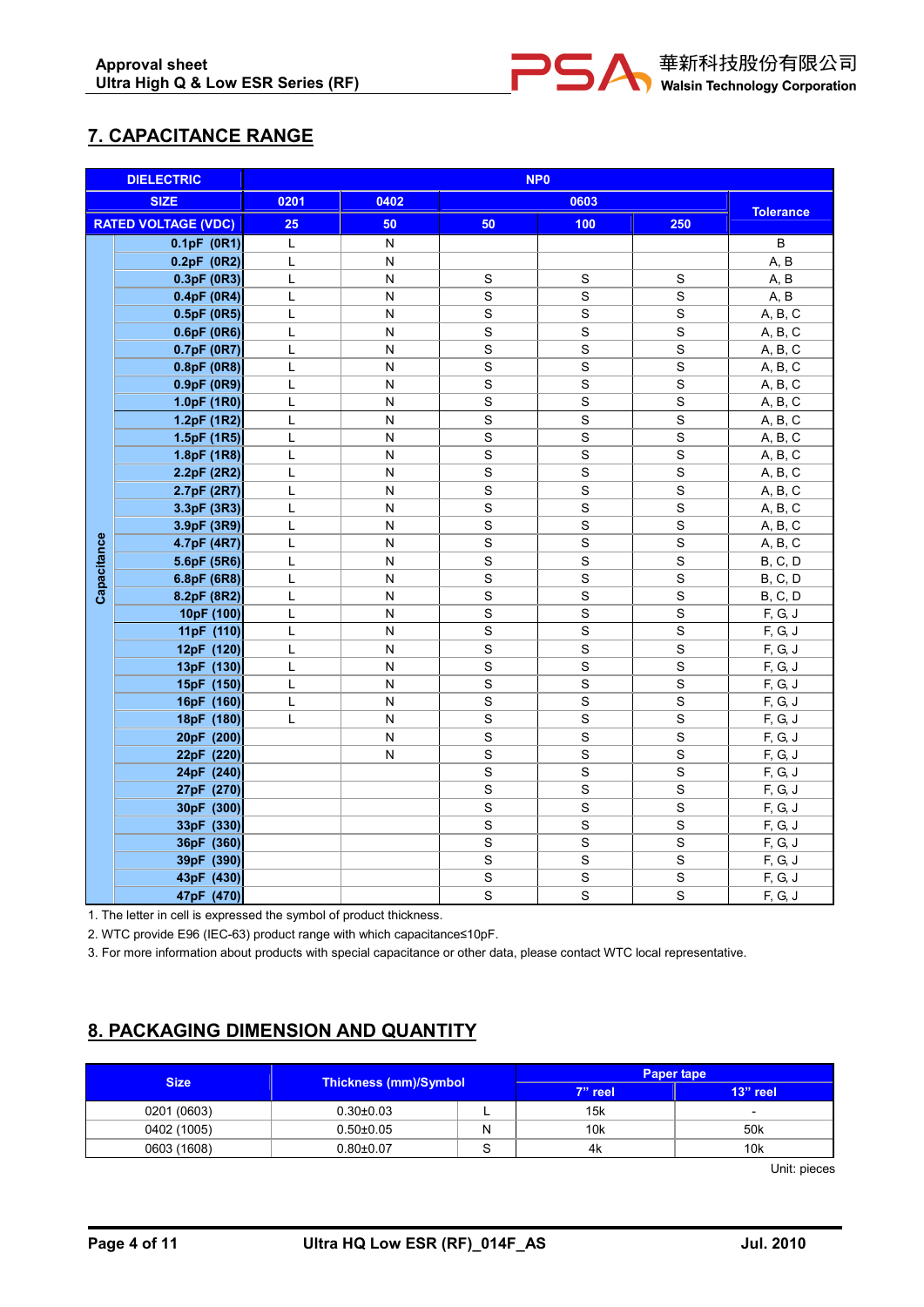

# 9. ELECTRICAL CHARACTERISTICS





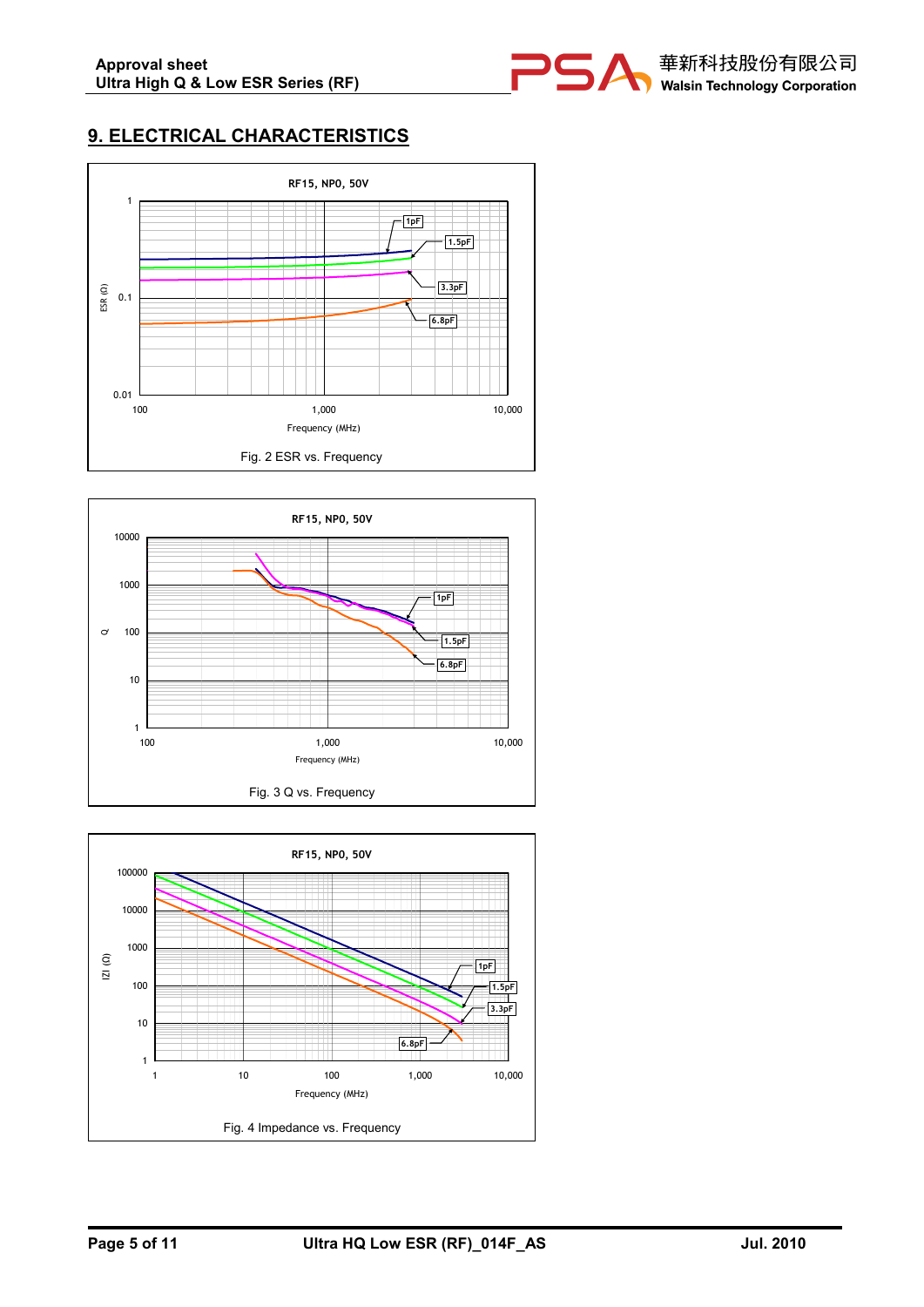





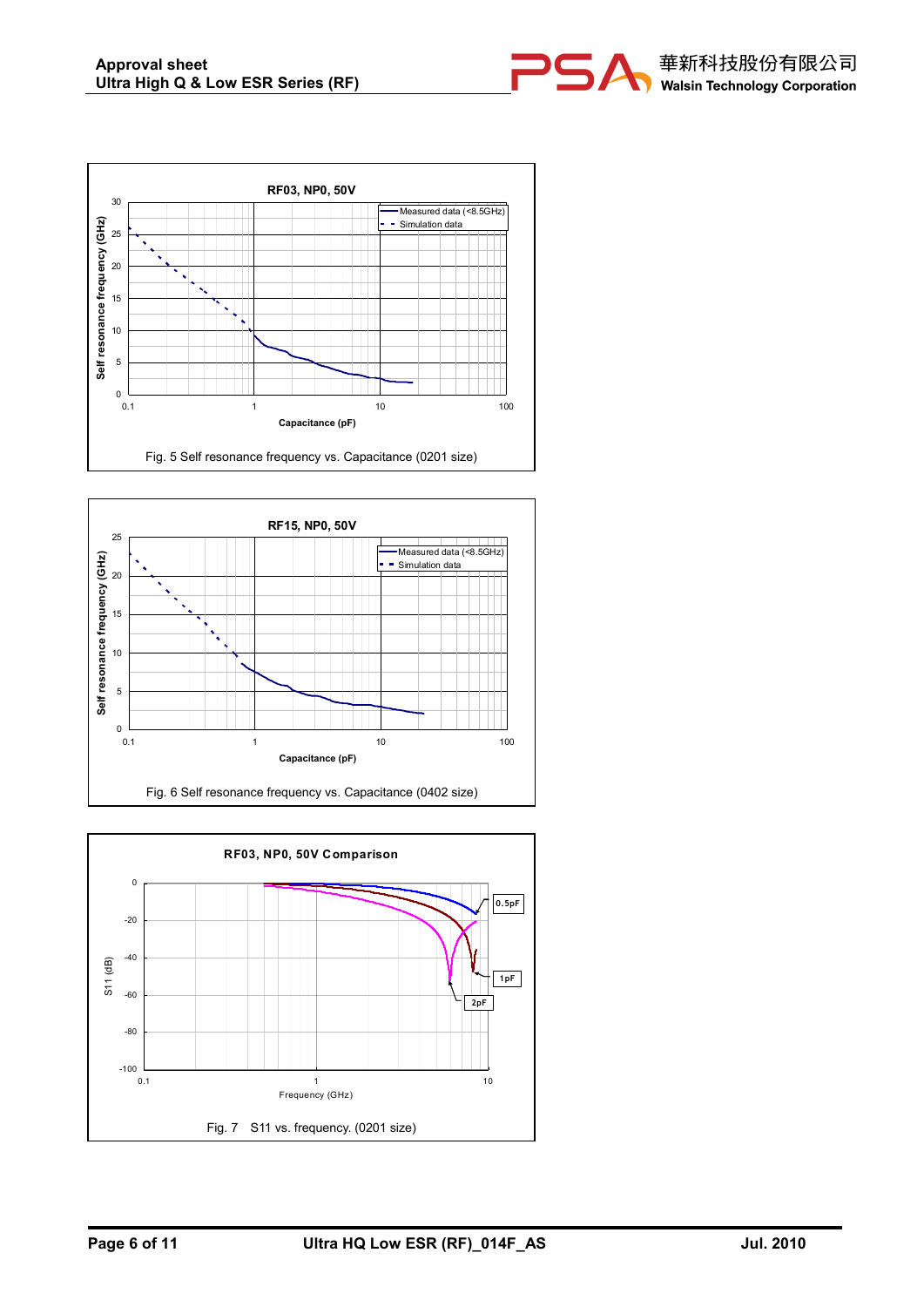





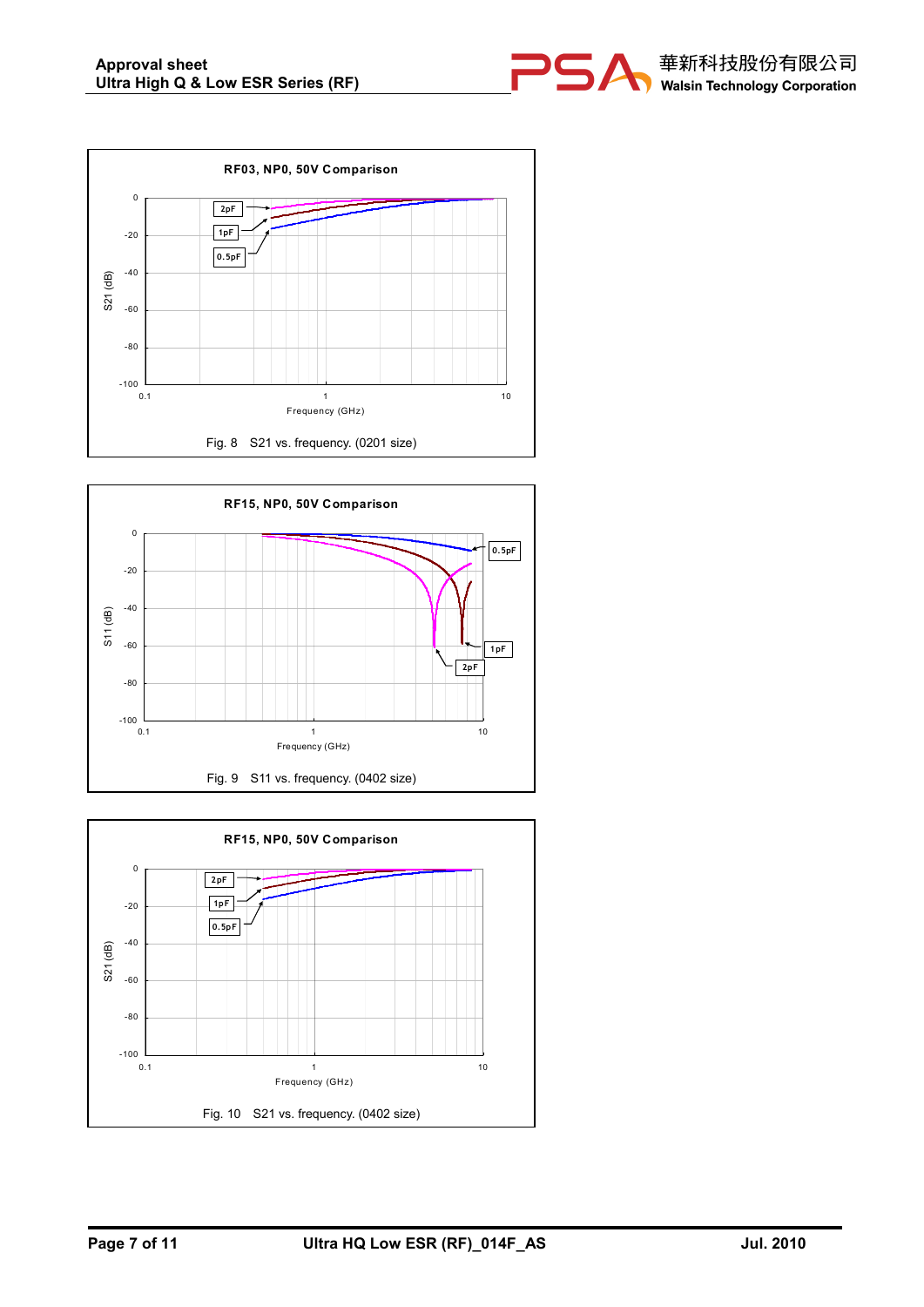

# 10. RELIABILITY TEST CONDITIONS AND REQUIREMENTS

| No. | <b>Item</b>        | <b>Test Conditions</b>                                             | <b>Requirements</b>                                                                |
|-----|--------------------|--------------------------------------------------------------------|------------------------------------------------------------------------------------|
| 1.  | Visual and         |                                                                    | No remarkable defect.                                                              |
|     | Mechanical         |                                                                    | Dimensions to conform to individual specification sheet.                           |
| 2.  | Capacitance        | 1.0±0.2Vrms, 1MHz±10%                                              | Shall not exceed the limits given in the detailed spec.                            |
| 3.  | Q/D.F.             | At 25°C ambient temperature.                                       | Cap≥30pF, Q≥1000; Cap<30pF, Q≥400+20C                                              |
|     | (Dissipation       |                                                                    |                                                                                    |
|     | Factor)            |                                                                    |                                                                                    |
|     |                    |                                                                    |                                                                                    |
| 4.  | Dielectric         | * To apply voltage:                                                | No evidence of damage or flash over during test.                                   |
|     | Strength           | ≤100V, ≥250% of rated voltage.                                     |                                                                                    |
|     |                    | 250V, ≥200% of rated voltage.                                      |                                                                                    |
|     |                    | Duration: 1 to 5 sec.                                              |                                                                                    |
|     |                    | Charge and discharge current less than 50mA.                       |                                                                                    |
| 5.  | Insulation         | To apply rated voltage for max. 120 sec.                           | ≩10GΩ                                                                              |
|     | Resistance         |                                                                    |                                                                                    |
| 6.  | <b>Temperature</b> | With no electrical load.                                           | Capacitance change: within ±30ppm/°C                                               |
|     | Coefficient        | Operating temperature: -55~125°C at 25°C                           |                                                                                    |
| 7.  | Adhesive           | Pressurizing force:                                                | No remarkable damage or removal of the terminations.                               |
|     | Strength of        | 0201:2N                                                            |                                                                                    |
|     | Termination        | 0402 & 0603: 5N                                                    |                                                                                    |
|     |                    | Test time: 10±1 sec.                                               |                                                                                    |
| 8.  | Vibration          | Vibration frequency: 10~55 Hz/min.                                 | No remarkable damage.                                                              |
|     | <b>Resistance</b>  | Total amplitude: 1.5mm                                             | Cap change and Q/D.F.: To meet initial spec.                                       |
|     |                    | Test time: 6 hrs. (Two hrs each in three mutually                  |                                                                                    |
|     |                    | perpendicular directions.)                                         |                                                                                    |
| 9.  | Solderability      | Solder temperature: 235±5°C                                        | 95% min. coverage of all metalized area.                                           |
|     |                    | Dipping time: 2±0.5 sec.                                           |                                                                                    |
|     | 10. Bending Test   | * The middle part of substrate shall be pressurized by means       | No remarkable damage.                                                              |
|     |                    | of the pressurizing rod at a rate of about 1 mm per second until:* | Cap change: within ±5.0% or ±0.5pF whichever is larger.                            |
|     |                    | the deflection becomes 1 mm and then the pressure shall be         | (This capacitance change means the change of capacitance under                     |
|     |                    | maintained for 5±1 sec.                                            | specified flexure of substrate from the capacitance measured before                |
|     |                    | Measurement to be made after keeping at room temp. for             | the test.)                                                                         |
|     |                    | $24\pm2$ hrs.                                                      |                                                                                    |
|     | 11. Resistance to  | * Solder temperature: 270±5°C                                      | No remarkable damage.                                                              |
|     |                    | Soldering Heat: * Dipping time: 10±1 sec                           | Cap change: within ±2.5% or ±0.25pF whichever is larger.                           |
|     |                    | Preheating: 120 to 150°C for 1 minute before immerse the           | Q/D.F., I.R. and dielectric strength: To meet initial requirements.                |
|     |                    | capacitor in a eutectic solder.                                    | 25% max. leaching on each edge.                                                    |
|     |                    | Measurement to be made after keeping at room temp. for             |                                                                                    |
|     |                    | 24±2 hrs.                                                          |                                                                                    |
|     | 12. Temperature    | Conduct the five cycles according to the temperatures and          | No remarkable damage.                                                              |
|     | Cycle              | time.                                                              | Cap change: within $\pm 2.5\%$ or $\pm 0.25$ pF whichever is larger.               |
|     |                    | Temp. $(^{\circ}C)$<br><b>Step</b>                                 | Time (min.)<br>Q/D.F., I.R. and dielectric strength: To meet initial requirements. |
|     |                    | $\mathbf{1}$<br>Min. operating temp. +0/-3<br>30±3                 |                                                                                    |
|     |                    | $2 - 3$<br>$\overline{2}$<br>Room temp.                            |                                                                                    |
|     |                    | 3<br>Max. operating temp. +3/-0<br>30±3                            |                                                                                    |
|     |                    | $2 - 3$<br>4<br>Room temp.                                         |                                                                                    |
|     |                    | Measurement to be made after keeping at room temp. for             |                                                                                    |
|     |                    | 24±2 hrs.                                                          |                                                                                    |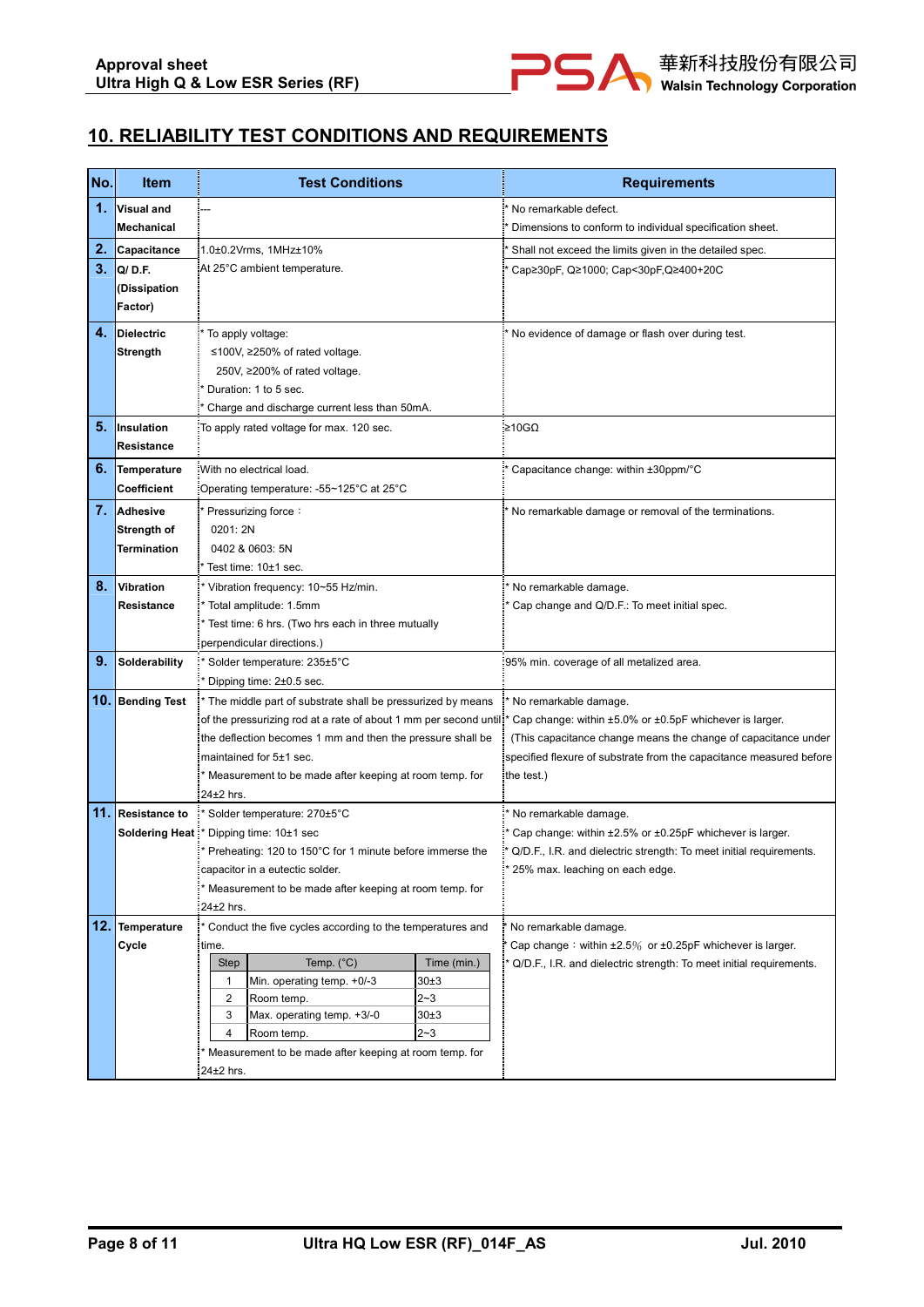

| No. | <b>Item</b>         | <b>Test Condition</b>                                      | <b>Requirements</b>                                                                                                      |  |  |
|-----|---------------------|------------------------------------------------------------|--------------------------------------------------------------------------------------------------------------------------|--|--|
|     | 13. Humidity        | * Test temp.: 40±2°C                                       | No remarkable damage.                                                                                                    |  |  |
|     | (Damp Heat)         | * Humidity: 90~95% RH                                      | Cap change: within ±5.0% or ±0.5pF whichever is larger.                                                                  |  |  |
|     | <b>Steady State</b> | * Test time: 500+24/-0hrs.                                 | Q/D.F. value: Cap≥30pF, Q≥350;                                                                                           |  |  |
|     |                     | Measurement to be made after keeping at room temp. for     | 10pF≤Cap<30pF, Q≥275+2.5C                                                                                                |  |  |
|     |                     | $24+2$ hrs.                                                | Cap<10pF; Q≥200+10C                                                                                                      |  |  |
|     |                     |                                                            | * $LR: \geq 1$ GO.                                                                                                       |  |  |
|     | 14. Humidity        | Test temp.: 40±2°C                                         | No remarkable damage.                                                                                                    |  |  |
|     | (Damp Heat)         | Humidity: 90~95%RH                                         | Cap change: within ±7.5% or ±0.75pF whichever is larger.                                                                 |  |  |
|     | Load                | Test time: 500+24/-0 hrs.                                  | Q/D.F. value: Cap≥30pF, Q≥200;                                                                                           |  |  |
|     |                     | To apply voltage: rated voltage                            | Cap<30pF, Q≥100+10/3C                                                                                                    |  |  |
|     |                     | Measurement to be made after keeping at room temp. for     | $\cdot$ I.R.: ≥500MΩ.                                                                                                    |  |  |
|     |                     | $24\pm2$ hrs.                                              |                                                                                                                          |  |  |
|     | $15.$ High          | Test temp.: 125±3°C                                        | No remarkable damage.                                                                                                    |  |  |
|     | <b>Temperature</b>  | To apply voltage: 200% of rated voltage.                   | Cap change: within ±3.0% or ±0.3pF whichever is larger.                                                                  |  |  |
|     | Load                | * Test time: 1000+24/-0 hrs.                               | Q/D.F. value: Cap≥30pF, Q≥350                                                                                            |  |  |
|     | (Endurance)         | Measurement to be made after keeping at room temp. for     | 10pF≤Cap<30pF, Q≥275+2.5C                                                                                                |  |  |
|     |                     | 24+2 hrs.                                                  | Cap<10pF, Q≥200+10C                                                                                                      |  |  |
|     |                     |                                                            | * $LR: \geq 1$ GO.                                                                                                       |  |  |
|     | $16.$ ESR           | The ESR should be measured at room temperature and tested. | 0603<br>0201, 0402                                                                                                       |  |  |
|     |                     | at frequency 1±0.1 GHz.                                    | $0.5pF \leq Cap \leq 1pF$ : < 350m $\Omega$<br>$0.3pF \leq Cap \leq 1pF$ : < 1500m $\Omega$                              |  |  |
|     |                     |                                                            | 1pF <cap<math>\leq5pF: &lt; 300m<math>\Omega</math><br/>1pF<cap≤10pf: 250m<math="" <="">\Omega</cap≤10pf:></cap<math>    |  |  |
|     |                     |                                                            | 10pF <cap≤47pf: 200mω<br="" <=""><math>5pF &lt;</math>Cap<math>\leq</math>22pF: &lt; 250m<math>\Omega</math></cap≤47pf:> |  |  |

## **APPENDIXES**

## ◙ Tape & reel dimensions



Fig. 11 The dimension of paper tape



| <b>Size</b>      | 0201            | 0402            | 0603                 |
|------------------|-----------------|-----------------|----------------------|
| <b>Thickness</b> |                 | N               | s                    |
| A۰               | $0.37 \pm 0.03$ | $0.62 \pm 0.05$ | 1.00<br>$+0.05/-0.1$ |
| B <sub>0</sub>   | $0.67 \pm 0.03$ | $1.12 \pm 0.05$ | $1.80 + 0.10$        |
| т                | $0.42 \pm 0.03$ | $0.60 \pm 0.05$ | $0.95 \pm 0.05$      |
| K <sub>0</sub>   |                 |                 |                      |
| W                | $8.00+0.10$     | $8.00 \pm 0.10$ | $8.00 \pm 0.10$      |
| $P_0$            | $4.00+0.10$     | $4.00+0.10$     | $4.00 \pm 0.10$      |
| $10xP_0$         | $40.0 \pm 0.10$ | $40.0+0.10$     | $40.0 \pm 0.20$      |
| P,               | $2.00 \pm 0.05$ | $2.00+0.05$     | $4.00+0.10$          |
| P <sub>2</sub>   | $2.00 \pm 0.05$ | $2.00+0.05$     | $2.00+0.05$          |
| D0               | $1.55 \pm 0.05$ | $1.55 \pm 0.05$ | $1.55 \pm 0.05$      |
| D,               |                 |                 |                      |
| Е                | $1.75 \pm 0.05$ | 1.75±0.05       | $1.75 \pm 0.05$      |
| F                | $3.50 \pm 0.05$ | $3.50 + 0.05$   | $3.50 + 0.05$        |
|                  |                 |                 |                      |

| <b>Size</b>      | 0402, 0603        |                   |  |  |  |
|------------------|-------------------|-------------------|--|--|--|
| <b>Reel size</b> | 7"                | 13"               |  |  |  |
| c                | $13.0 + 0.5/-0.2$ | $13.0 + 0.5/-0.2$ |  |  |  |
| w.               | $8.4 + 1.5/-0$    | $8.4 + 1.5/-0$    |  |  |  |
|                  | 178.0±0.10        | $330.0 \pm 1.0$   |  |  |  |
|                  | $60.0 + 1.0/-0$   | $100+1.0$         |  |  |  |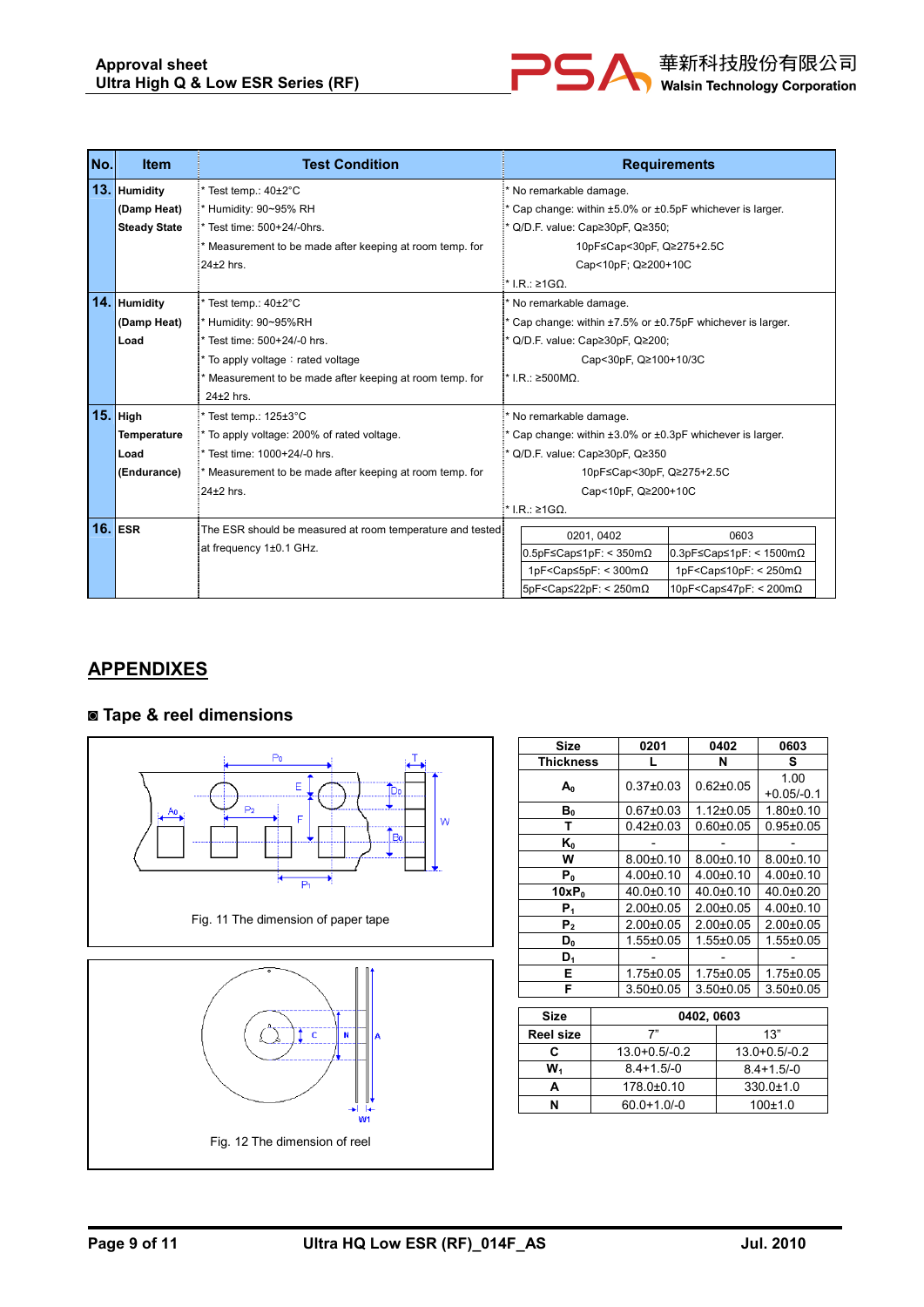

## ◙ Description of customer label



- a. Customer name
- b. WTC order series and item number
- c. Customer P/O
- d. Customer P/N
- e. Description of product
- f. Quantity
- g. Bar code including quantity & WTC P/N or customer
- h. WTC P/N
- i. Shipping date
- j. Order bar code including series and item numbers
- k. Serial number of label

#### ◙ Constructions

| No. | <b>Name</b>      | NP <sub>0</sub> |           |
|-----|------------------|-----------------|-----------|
| ⊕   | Ceramic material | $BaTiO3$ based  |           |
| ②   | Inner electrode  | Cu              |           |
| ③   |                  | Inner layer     | Cu        |
| ④   | Termination      | Middle layer    | Ni        |
| ௫   |                  | Outer layer     | Sn (Matt) |



### ◙ Storage and handling conditions

- (1) To store products at 5 to 40°C ambient temperature and 20 to 70%. related humidity conditions.
- (2) The product is recommended to be used within one year after shipment. Check solderability in case of shelf life extension is needed.

Cautions:

- a. Don't store products in a corrosive environment such as sulfide, chloride gas, or acid. It may cause oxidization of electrode, which easily be resulted in poor soldering.
- b. To store products on the shelf and avoid exposure to moisture.
- c. Don't expose products to excessive shock, vibration, direct sunlight and so on.